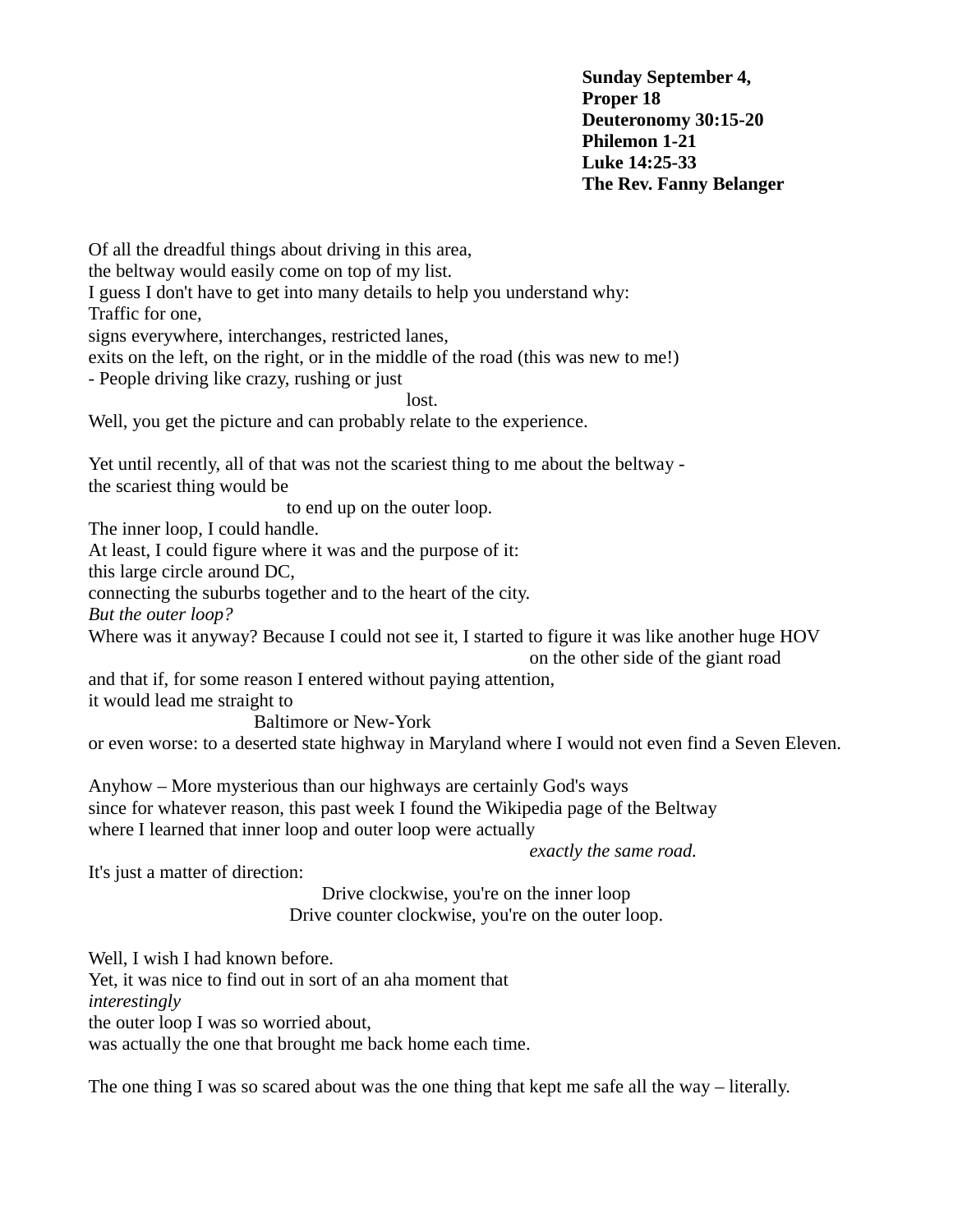Jesus is at table with his friends, that's where we left him last Sunday.

With friends, or at least

with people who pretend they want to be friends –

A leader of the Pharisees is throwing the party.

And as you may remember, things did not turn out the way the host probably expected.

Far from being excited to sit together with all these important people,

congratulate the man on his fine interior design and good taste in food,

lovely conversation and delightful guests,

Jesus starts storming at all of them.

Jesus, during dinner, gets really really mad, when he realizes they are all rushing for the place of honor. All of them: *friends, brothers, relatives and rich neighbors.*

People who don't actually even enjoy their evening, but who've showed up out of curiosity to check on *Jesus, the new prophet.*

As in all the fancy places fancy people use to meet,

they want to see and to be seen

while,

as Jesus reminds them, the poor and the lame are left outside on their own. Outside the inner circle.

The inner circle,

this circle that keeps you safe in the world you have always known and cruised around.

*"Whoever comes to me and does not hate*

*father and mother, wife and children, brothers and sisters, yes, and even life itself,*

*cannot be my disciple"*

Harsh words for us to hear today.

Of course we can always lower the temperature,

downplay the issue,

sugarcoat the message,

we can pretend this is not exactly what Jesus

had to say,

(maybe the translation got it wrong?)

But maybe we don't have to shy away, maybe we can also understand strong emotions, and hear what it says to us

if only we reconnect emotions with the reasons for them.

Jesus is mad, alright, but you see he is mad not at our families and friends – at them *as persons.* He is mad at the whole idea of an *inner circle*. He is mad at those who pretend to be religious and generous, but who can never get past their own people, their own court – like this king he mentioned about last week. And so Jesus hammers the message to the point of making it painful to hear for the crowd, but they need to hear it because this is

what the Gospel is all about, the heart of it all:

Welcoming the unwelcome, open the door to the poor, the foreigner, the lonely.

exactly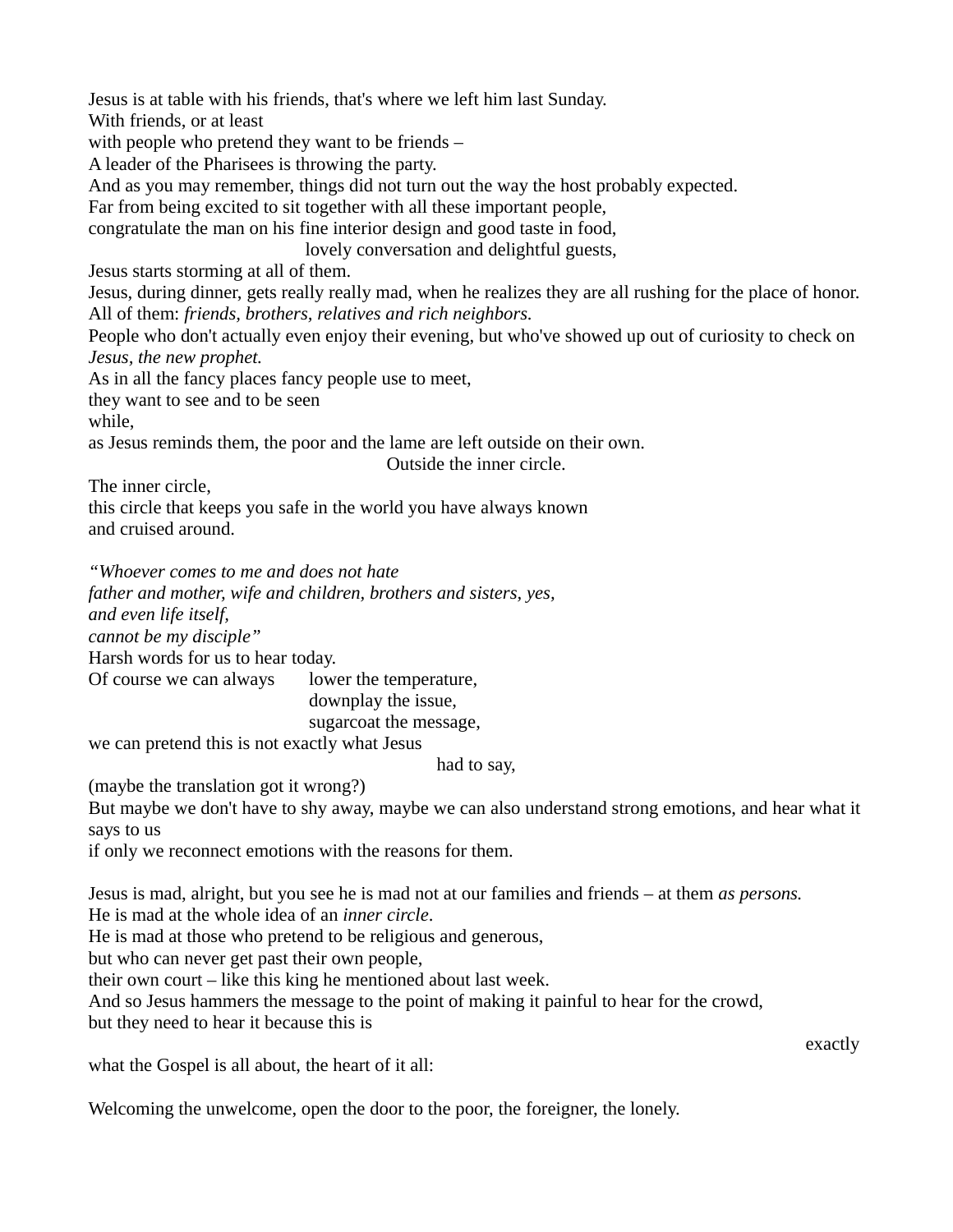And so Jesus does not ask us to hate our close ones personally, *Jesus wants us to stop being stuck on the inner loop, Jesus asks us to take a ride on the outer loop, Jesus asks us to change directions and go Counter clockwise Counter the culture of the world*

Because that's what our lives usually look like, right? We first love our parents and then our spouse to end up loving our children and mostly

we try to end up

loving our own life. This is all too natural, of course.

Yet in the midst of it all, Jesus asks us to break free:

He asks us that the love we naturally have for our own life,

for our families and friends, instead of bringing us back to our own self

would drive us to the love of all humanity

and of all beings.

So that the love we have for our close ones does not become our comfort zone.

Toddlers and teenagers in all their young wisdom knows that just fine: It's an elementary rule of psychology: Kids push their parents away

so they can find love and meaning and connection in this world.

Well, according to the Gospel, it's an elementary rule of spirituality

that we have to pass beyond the ones we would naturally been drawn too.

Oh, we don't have to do it in a dramatic way – we only know how painful young rebellion can be for the rest of the family.

It has nothing to do with self-indulgence.

It's about letting go to embrace our own destiny,

take up our own cross, do the things God asks us to do.

It has nothing to do with extremism

Extremism would be: "Love your own, and hate the strangers".

But Jesus.

Jesus asks us to reverse the inner circle, and so we can ride on the outer loop of our hearts.

It's the exact same way, same road, it's the same love

than the one we have for our own

It's the same except that we're gonna go in the opposite direction: we bring to the world

the love we have been given in our own circle.

Today I set before you life and prosperity, death and adversity, did we read in Deuteronomy. We don't have to figure out where is the second and invisible road, to find life we just have to shift directions:

*Bring love into the world instead of bringing love back to you.* 

It can be scary, indeed.

But that's the only way that keeps us safe and get us home because

home is not our own self, home is beyond ourselves, our true family.

As Paul writes it to Philemon, we may lose our close ones in the flesh, but we find them back in Christ Jesus.

Home is the kingdom of God, and no other place.